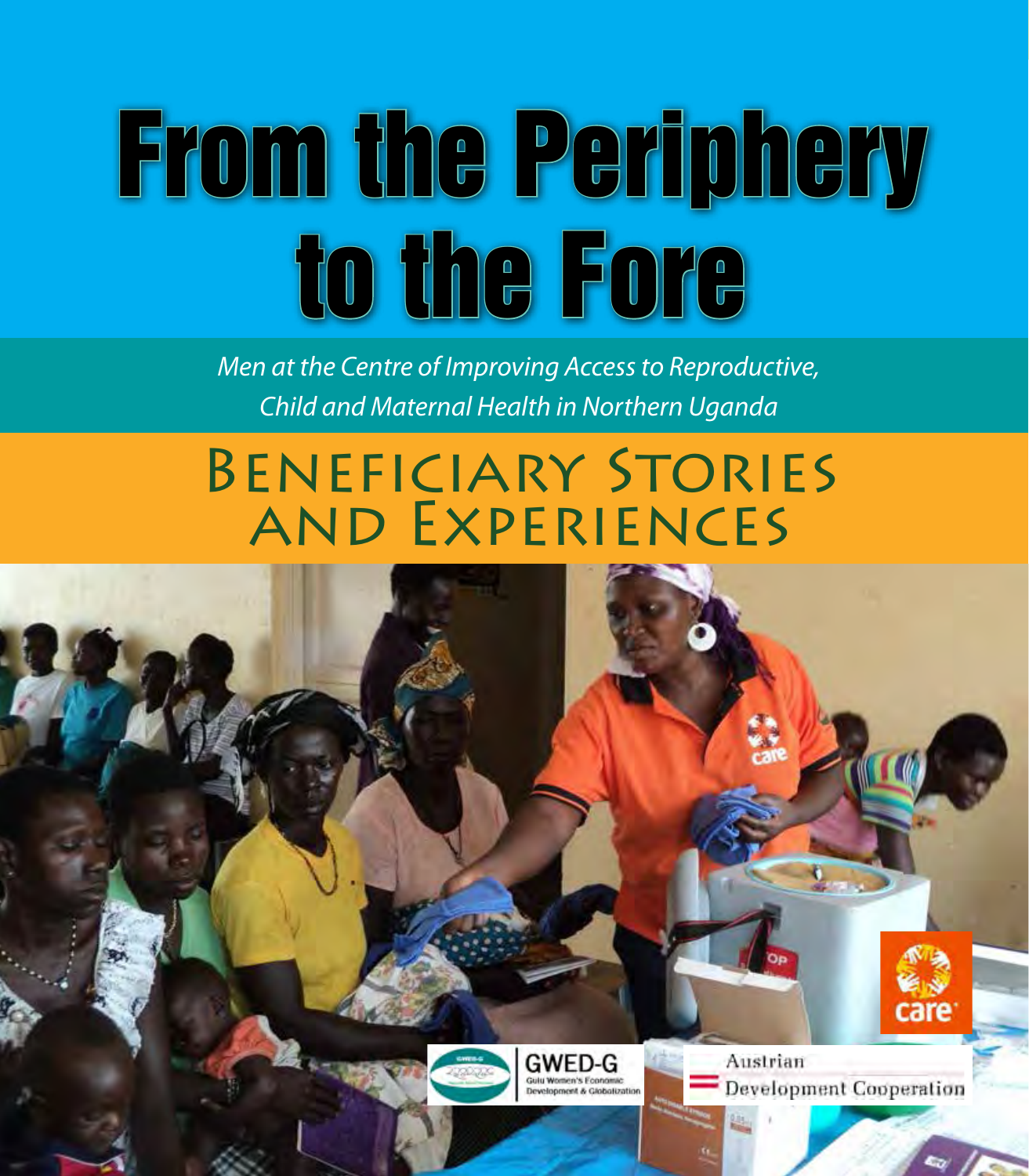

## PROJECT TITLE

Improving Access to Reproductive, Child and Maternal Health in Northern Uganda

## Overall Objective

Contribute to improved Sexual, Reproductive, Maternal and Child Health amongst the target population

## Project Purpose

Overcome the barriers to accessibility of Sexual, Reproductive, Maternal and Child Health services that arise from gender norms by engaging men and adolescent boys in a process of change.

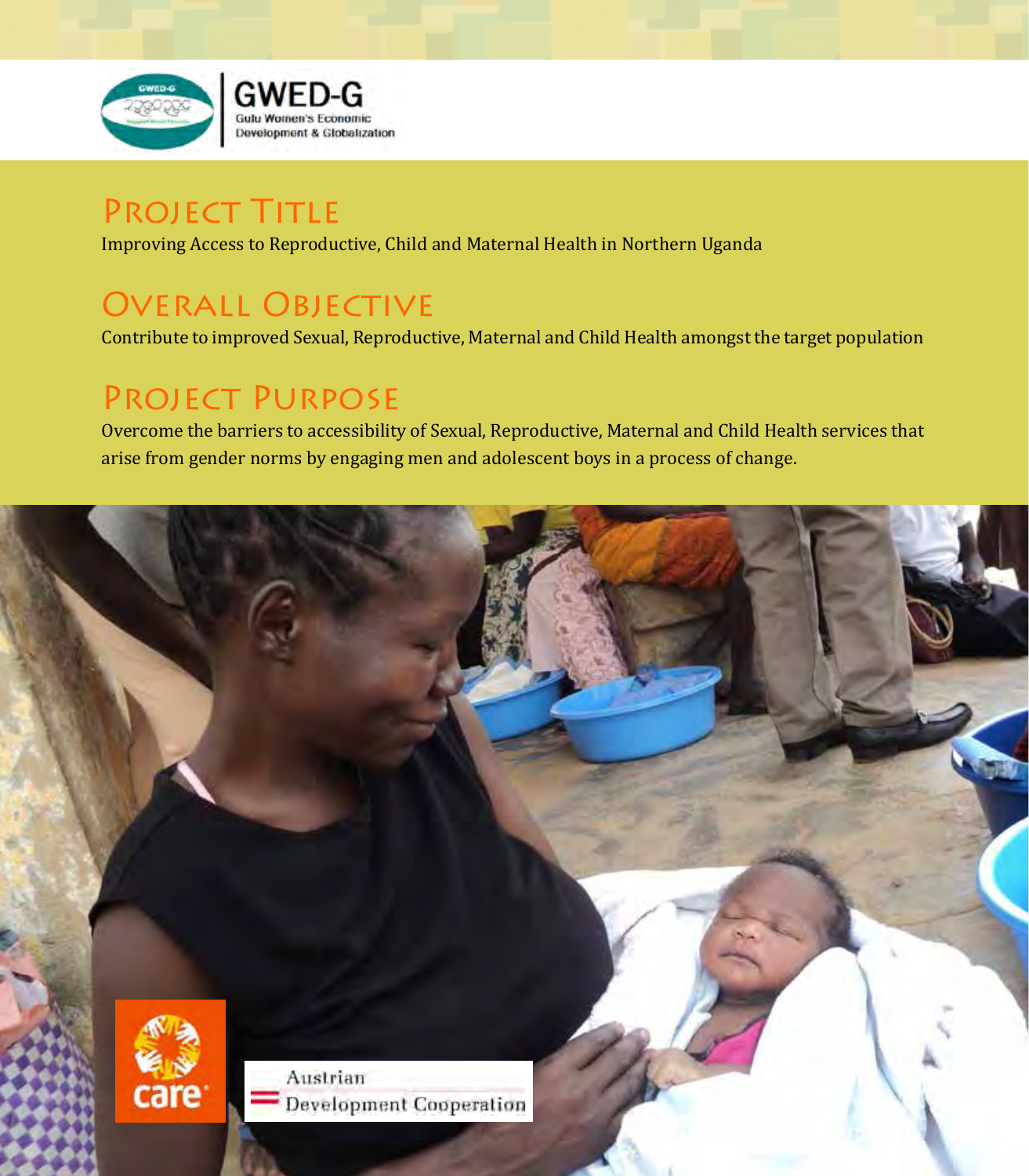### **BACKGROUND**

The twenty-year old Kony war had devastating effects on the physical, social, economic<br>and political wellbeing of the people in northern Uganda and more significantly in the **health area.** Women and girls were mostly affected by the conflict and continue to face enormous challenges accessing sexual reproductive, and maternal and child health care. There is inadequate services compounded by a breakdown in the social fabric and the distortion of social norms, entangled with patriarchal society that would otherwise regulate gender equity in the communities.

Compounding to the problem, men consciously and unconsciously impede access to basic services for women and adolescents such as family planning services, HIV testing, participation in maternal health issues and support to infant feeding practices. Men often neglect their roles as fathers in the care of their infants. Adolescent males and females endure societal taboos that bar them from discussing issues around sexuality, and the disintegration of traditional family structures has impeded youth's access to older relatives who might have mentored them on the sexuality. Adolescent males experience developmental changes, and are also susceptible to social pressures around gender norms and sexuality. Without access to appropriate and comprehensive information on Sexual and Reproductive Health, they cannot uphold their own health as well as respect and be nonviolent towards female partners.

With funding from the Austria Development Agency (ADA) through CARE Austria and CARE International in partnership with Gulu Women Economic Development and Globalisation (GWED-G), the "Improving Access to Reproductive, Child and Maternal Health in Northern Uganda" project was implemented. The project engages and works with men and boys to overcome barriers to accessibility of reproductive, maternal and child health services that arise from social constructs, specifically gender norms. The project is implemented in four districts of Gulu, Omoro, Nwoya and Amuru districts.

A total of 100 role model men and their immediate families from 9 sub counties were engaged and trained on sexual reproductive, maternal and child health. The trainings imparted skills on how to engage other men and adolescent boys to dialogue on issues of access and utilization of sexual reproductive, maternal and child health services in their families and the community. Also, the training covered gender based violence, decision making power of women regarding reproductive health, high fertility rates, myths associated with family planning, limited male involvement in maternal health, roles and responsibilities of husbands and fathers, and challenges of gender inequality in societies.

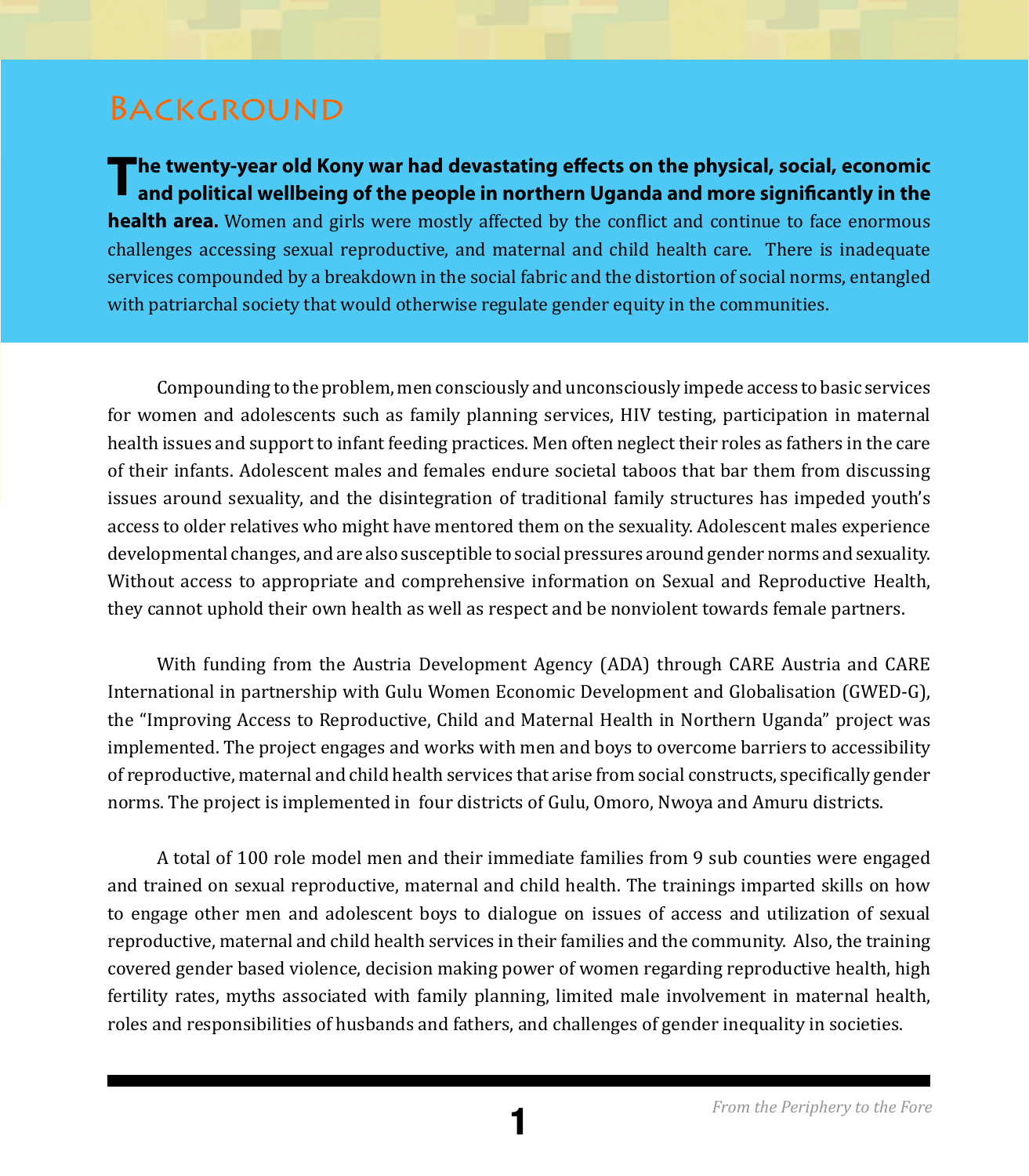In this book read about stories and experiences of seven individuals who have benefited from the project. The stories show how the project trainings have influenced their attitude and practices regarding issues of access and utilization of sexual reproductive, maternal and child health services.

## The Model used – "Role Model Men"

G WED-G adopted the role model men as a strategy to improve male participation in access to<br>
I maternal and child health services. GWED-G has used this approach since 2012 where male-<br>
participants engaged in initiatives t maternal and child health services. GWED-G has used this approach since 2012 where maleparticipants engaged in initiatives to mainstream their role in promoting zero tolerance to SGBV and gender equality work after learning that a huge number of perpetrators of gender based violence were actually men. The project applied the role model men theory as summarised below;



level

family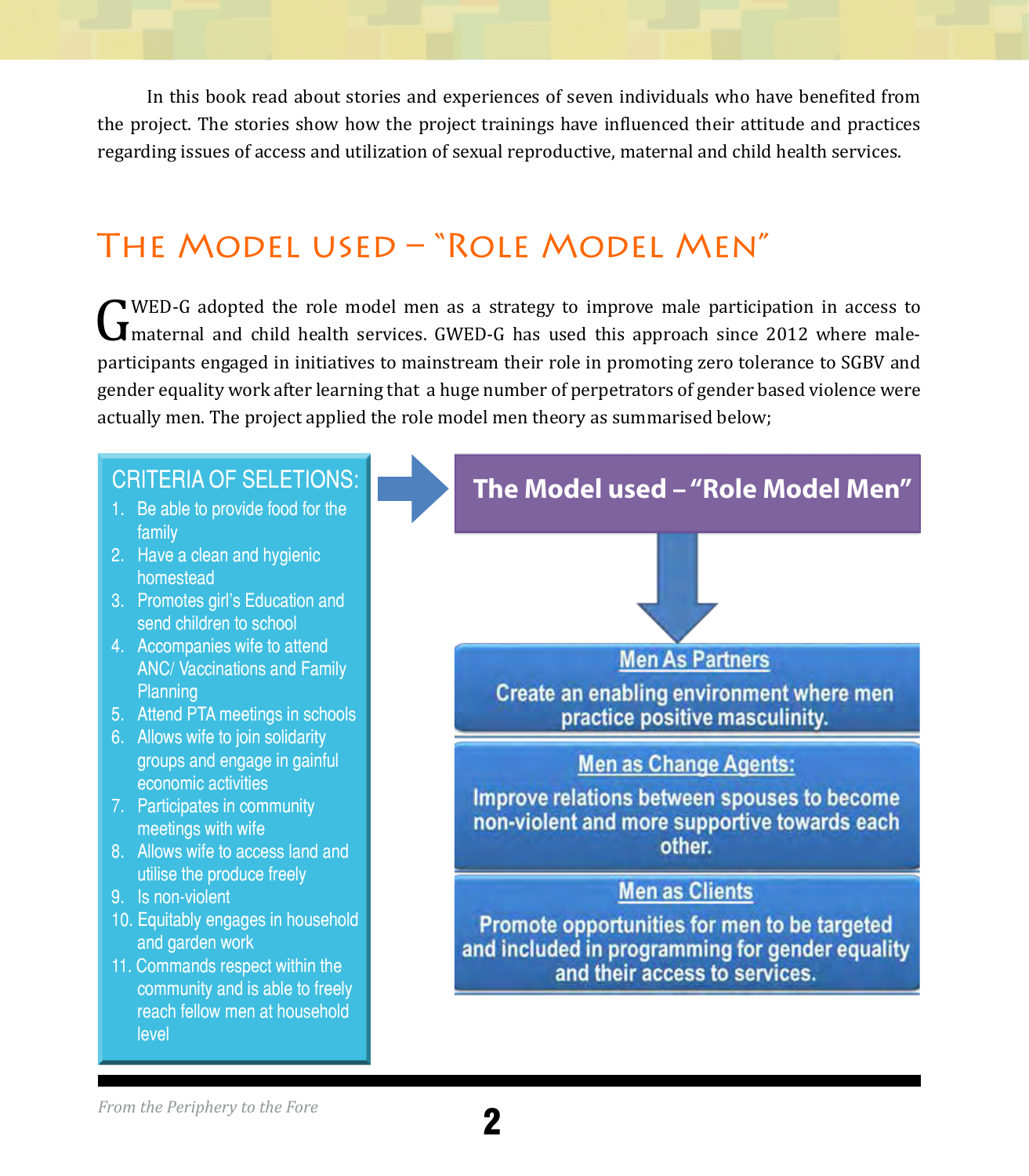| <b>Health Centre per subcounty</b>  | <b>November 2015</b> | September 2016 |
|-------------------------------------|----------------------|----------------|
| Lapainat Health Centre III (Koro)   | 5                    | 25             |
| Awach Health Centre IV (Awach)      | 9                    | 35             |
| Ongako Health Centre III (Ongako)   | 3                    | 16-18          |
| Koch Goma Health Centre (Koch Goma) |                      | 15             |
| Kaladima Health Centre (Lamogi)     |                      | 20             |
| Bobi Health Centre (Bobi            | 5                    | 23             |
| Alero Health Centre (Alero)         | 3                    | $13 - 16$      |
| Patiko Health Centre (Patiko)       | h                    | 27             |
| Pabwo Health Centre (Bungatira)     |                      |                |

#### *Table 1:* **Number of men accompanying their spouses for ANC**

Increased number of men accompanying their wives for ANC. Reports from midwives at sub-counties and health facilities indicate increase in the number of men accompanying their women for ANC at the facilities. For example, Clare Akello of Patiko Health Centre reported (20-25 men a month), Atim Eunice of Alero Health Centre reported (13–16 men a month), Iwanu Beatrice of Kaladima Health Centre reported (15-20 men a month) and Lalam Lilly of Koch Goma Health Centre reported (12 -16 men a month). Such numbers are high compared to the average of 5 men registered per month at the same facilities a few years back.

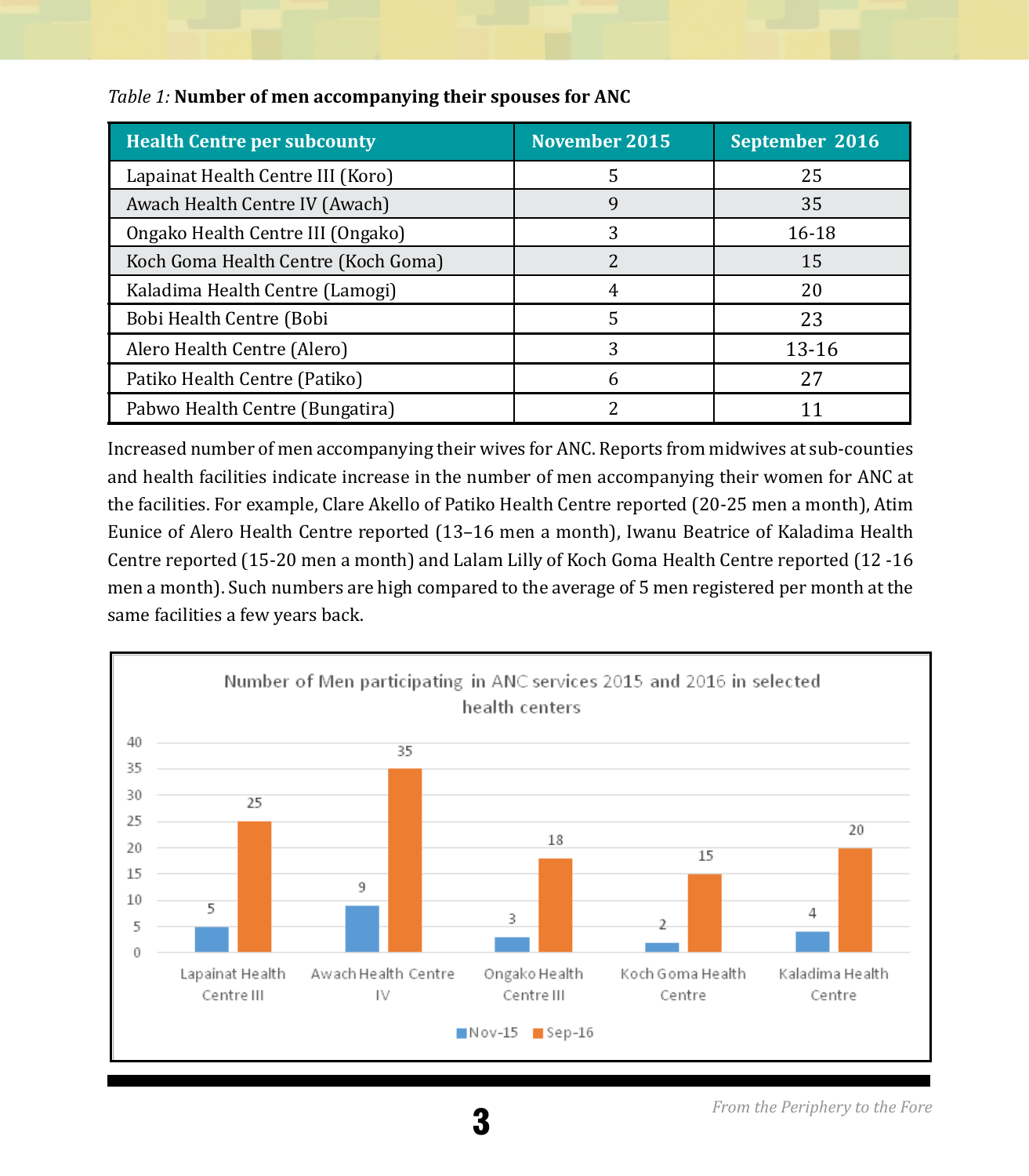

## Two Community By-Laws were Passed as a result of the Role Model Men's WORK IN AWACH COMMUNITY! **1**

**Dennis Obwoya has been a Community Facilitator for Awach Sub County for two years.** "Before the programme, Awach community had many challenges. They ranged from food insecurity, indiscriminate sale of food stuff by husbands, domestic violence and male participation in maternal health activities was nonexistent. HIV and AIDS was and still is a serious problem, testing for HIV was shunned by both males and females. Family planning was regarded as a taboo; families would have very many children without thinking of the responsibilities that came with children. Girl child education was not regarded as important at all and the tradition of giving-away girls into early marriages and early pregnancies thrived unabated. Alcoholism was the order of the day seriously fueling gender based violence and divorce. Thanks to GWED-G for introducing the role model men project where men were trained to sensitize fellow men on various issues.

Each role model man was assigned 10 households to work with and this has done miracles. The situation has changed significantly in the last two years. Levels of alcohol consumption are reducing,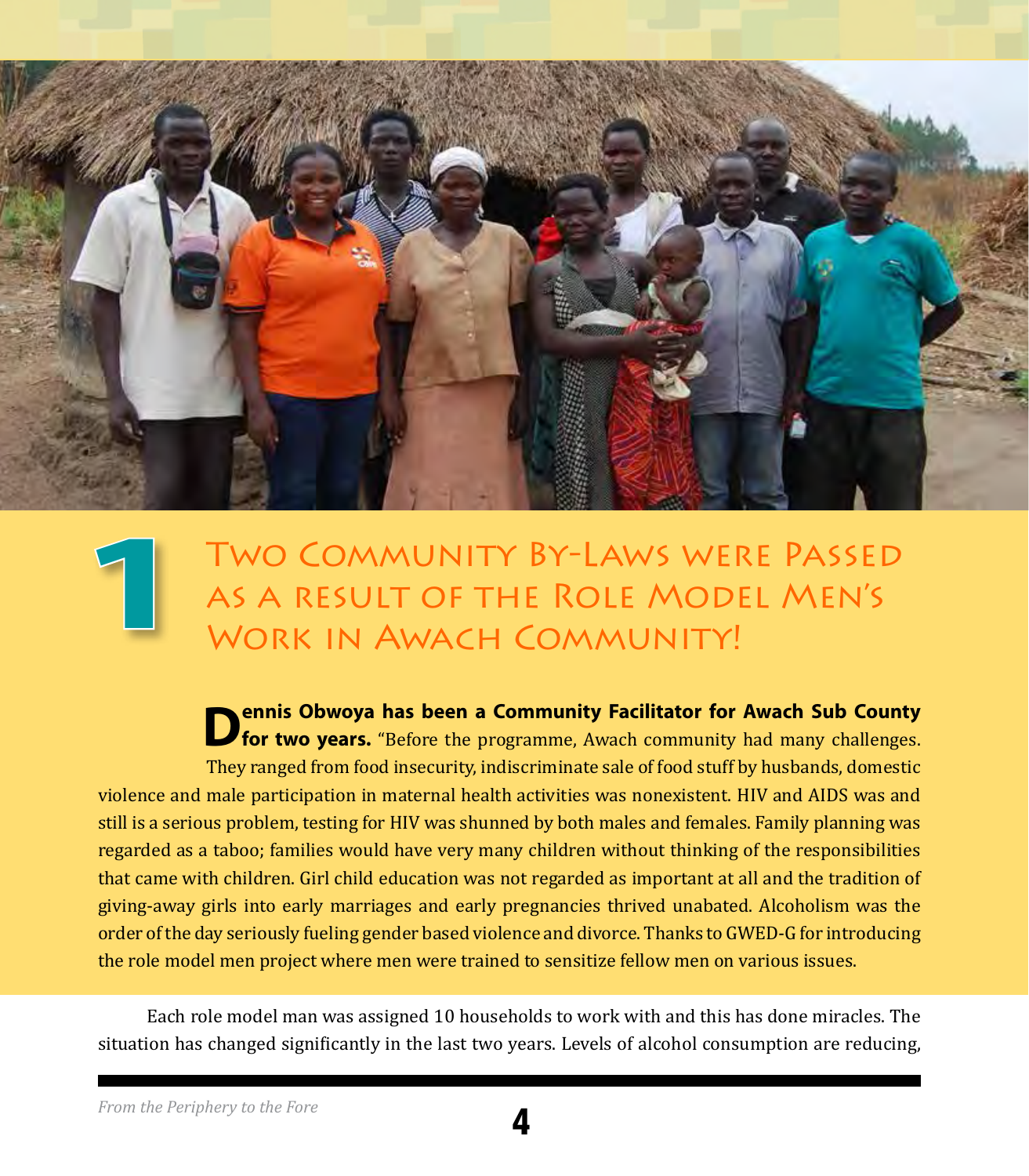husbands are now escorting their wives for antenatal checkups at the health centres, and very exciting, the shift in gender roles where men now participate in household activities like cooking, winnowing, sweeping etc. A man doing household chores was unheard of! Girls are now supported to go to school and fathers now recognize and buy sanitary pads for their female children. As a sub county facilitator, the role model men have eased my work. The sub-county is very proud of these men because many government programmes are being achieved through their efforts. For example, access to and utilization of family planning services has greatly improved in Awach community. Before, husbands used to attack the midwife at the health center for providing family planning services to their wives, because children especially boys were highly valued as a source of family pride, posterity and security. Family planning would be seen as contravention to family values and would interfere with their God given right to have many children. But nowadays couples come together for family planning and counselling at the health facility because they appreciate the benefits of child spacing. Also, mothers used to deliver from home, but with the role model men doing referrals from villages to health facilities, now Awach Health Centre IV receives 40-50 women for ANC per month and conducts about 30-35 deliveries monthly. All mothers come with their husbands for delivery!

Other improvements include; girl child enrollment in schools, uptake of family planning services by males, gender based violence has reduced in homes and police cells are no longer congested with gender based violence cases. As a result, Awach sub county local council has enacted two bye-laws to support the good work of GWED-G and the role model men are doing. One by-law is to restrict the sale of food stuff without agreement with the spouse and the other by-law is education for all, and ensuring that the girl child is in school and supported with all the needed requirements".



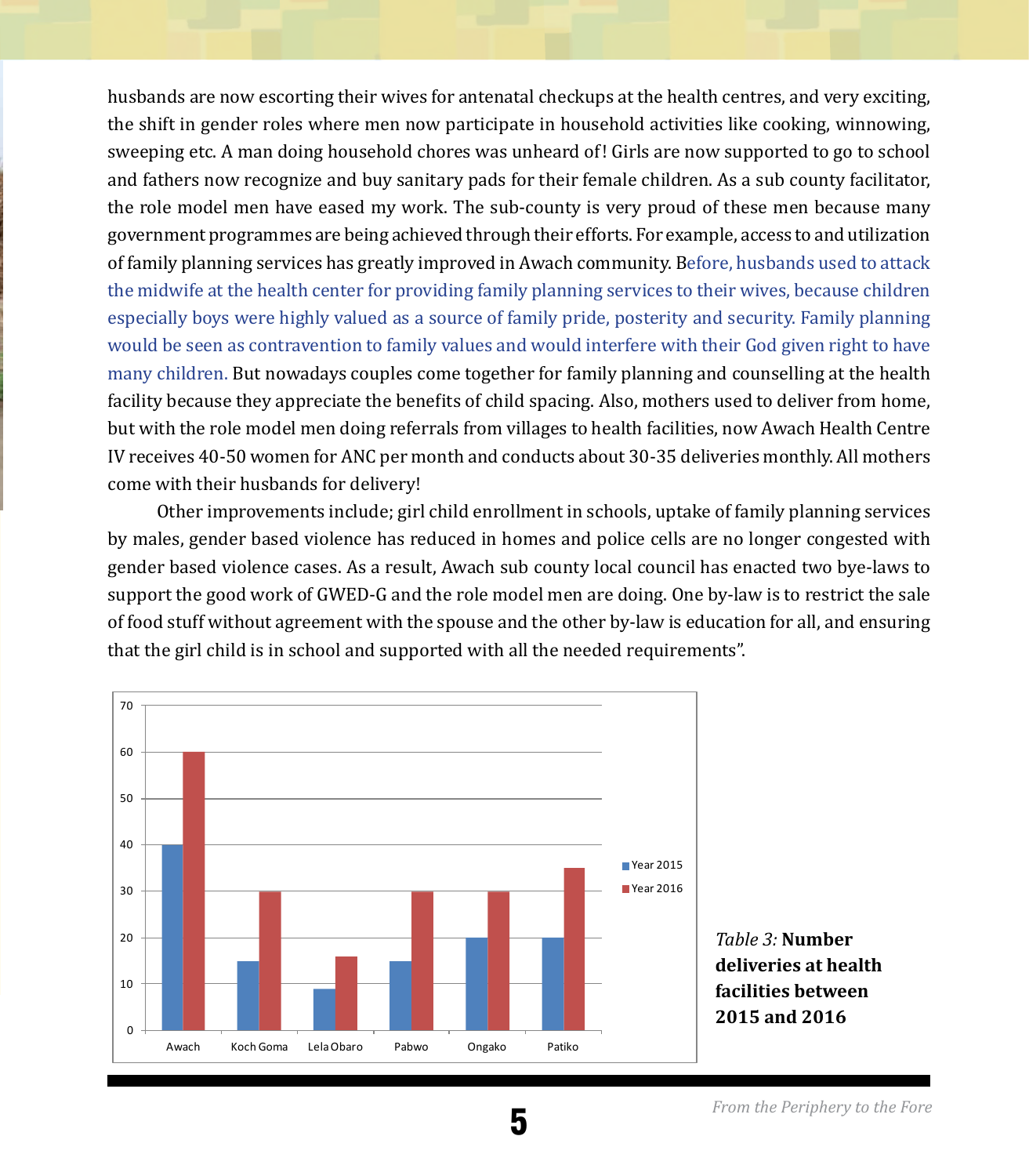



## RMM mobilize communities for various health services

**Clare Akello is an enrolled midwife at Patiko Health Centre III.** "I was posted here over three years ago". The community served by Patiko HC III had a lot of health issues, especially with regards to family planning. Gender based violence was very high and most cases that I attended to at the health facility were domestic violence related. One of the extreme cases I remember was that of a woman brought after her husband had cut off her hand. We treated on her and police also played their part.

As a nurse, I have participated in the GWED-G programmes on sexual reproductive, maternal and child health. We have been trained and linked to the role model men who mobilize and educate communities on various health issues. They do referrals and have significantly eased the outreach arm of the health facility.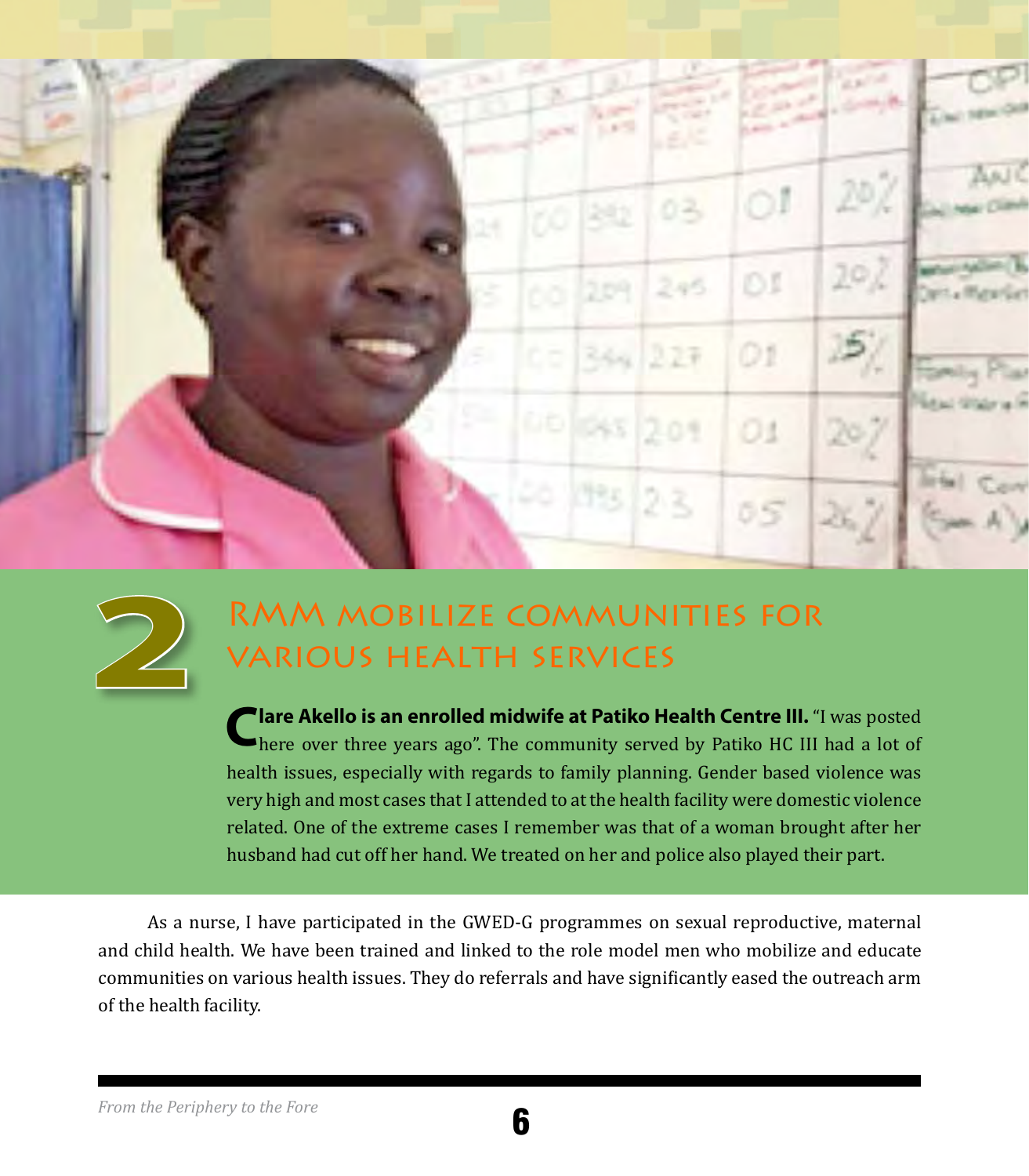Today we notice a lot of changes; men accompany their wives for antenatal classes, attend HIV pre-test and post - test counselling together, men engage nurses to find out more about family planning options and they come with their wives to get family planning services. Also, men bring their children for immunization which was very rare in the past. I was recently humbled by a man who came with the wife to deliver, he stayed at the Health Centre the whole period and after normal delivery, he asked for a session with the midwife seeking information on family planning. That being their seventh child, the man could not see his wife go through another delivery again!

Since the facility offers HIV/AIDS services, role model men mobilize and sensitize families, conduct treatment literacy and nutrition sessions for people living with HIV/AIDS. This has greatly improved the demand for HIV testing for couples, adherence to drugs and acceptance of HIV test results. For example, from 2014 to date, only 1 HIV positive mother has given birth to an HIV positive child.

GWED-G should expand the role model men Programme to the cover the whole sub-county. Patiko has a population of 18,540 people and 10 role model men are not enough.

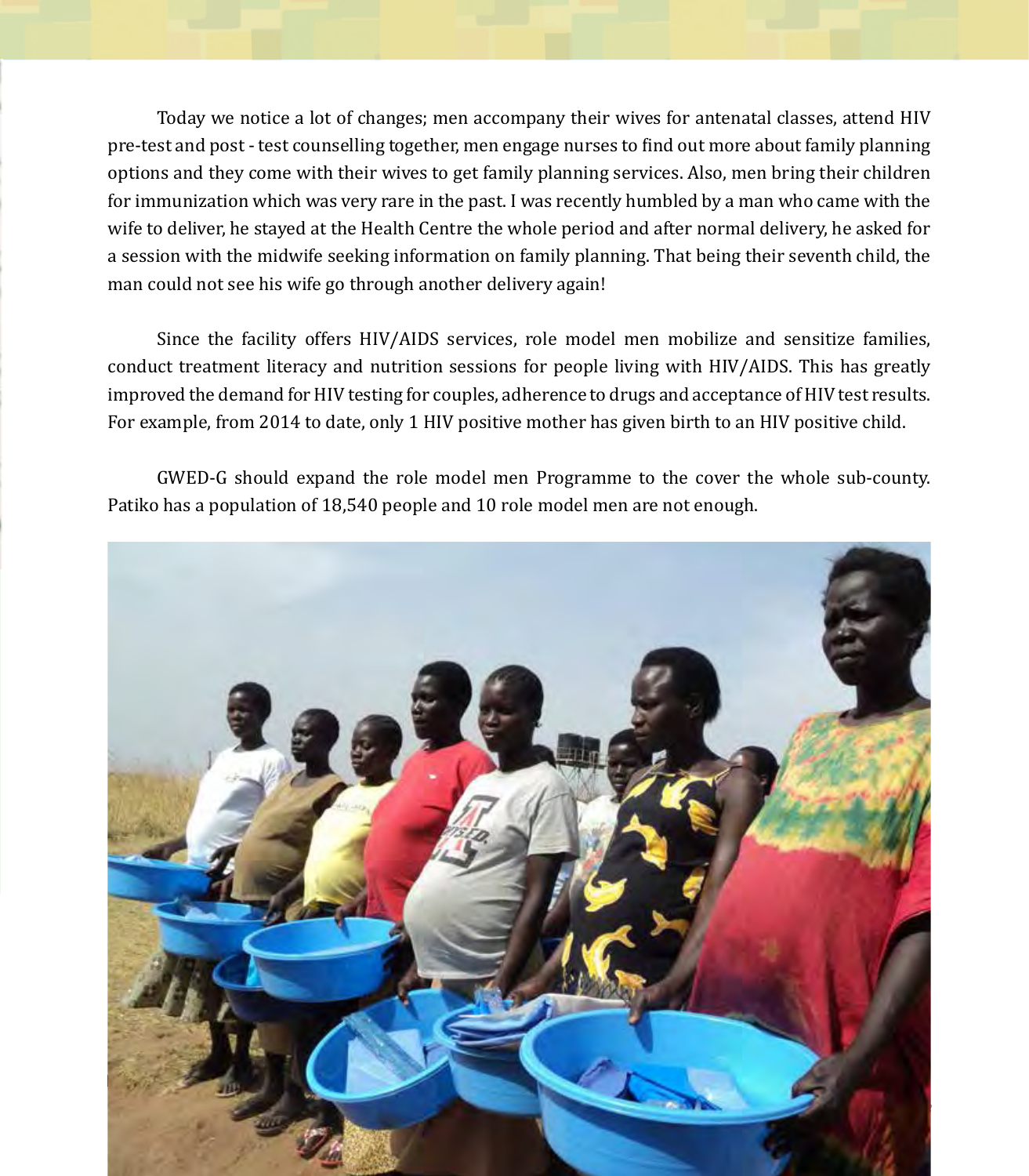



## My Land, Marriage and Family WERE SAVED!

**Thirty-eight-year old Odora Patrick is a member of one of the 10 households that were reached in Bobi Sub county:** "I live and work in Bobi sub county in Gulu district with my wife and children. We have a modest home and depend on agriculture as our main livelihood. We grow food crops and a few other crops for sell. My life has in the recent past been characterized by alcoholism and violence both at home and within the community. I used to spend almost three-quarters of my time at the trading center socializing with my friends/peers drinking locally brewed alcohol. I had little time for my family. Worse still, I often took away family resources such as food (seed) and chicken to sell to get money to buy alcohol for my peers.

Consequently, my wife and I separated because she could no longer handle the level of waste I had reached. Even worse, I had started battering her whenever she challenged me on household resource use. All this caused unrest to my children as they lacked the basics (books, uniform, pens, food) to attend school and were at the brink of dropping out.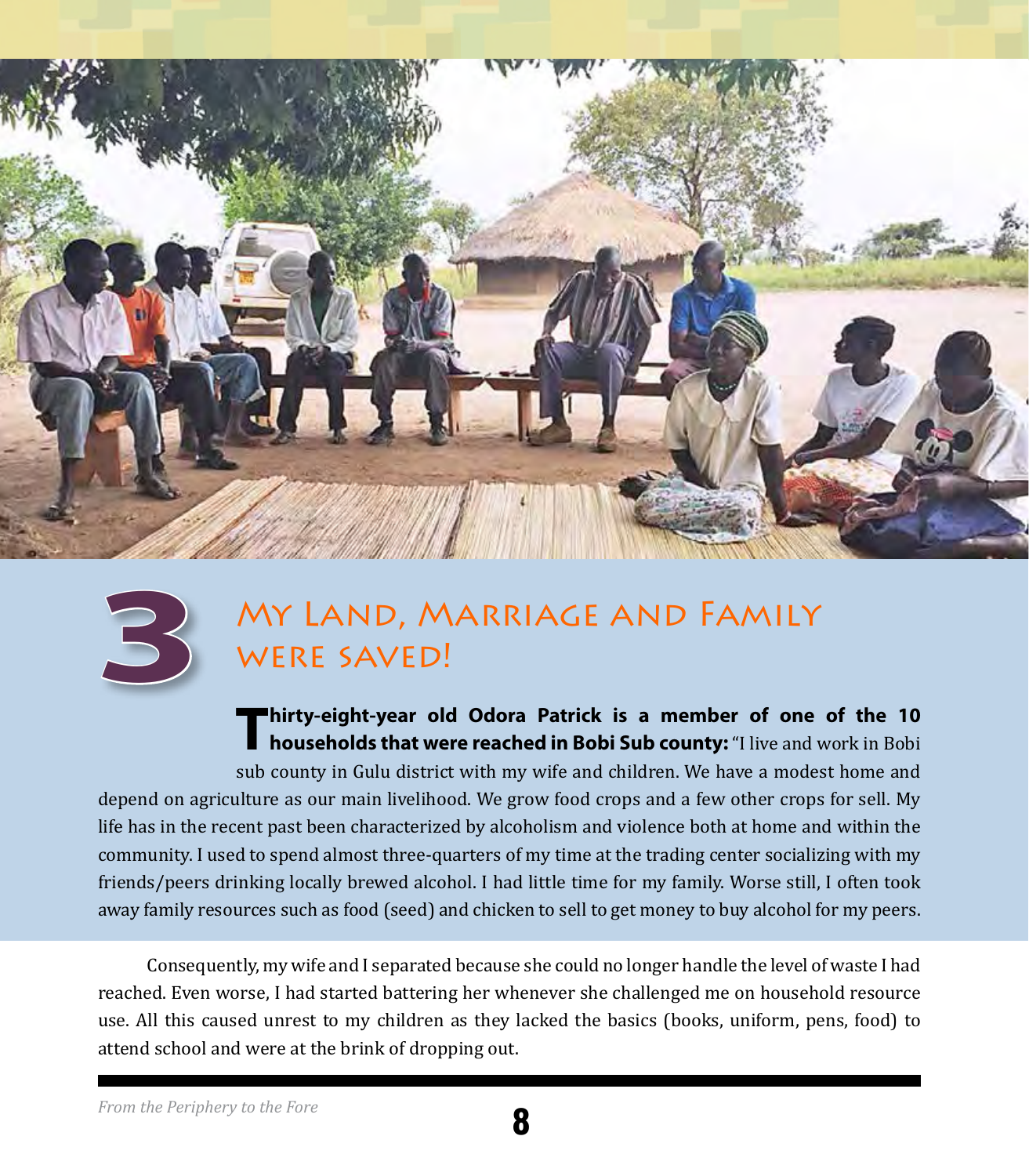I nearly sold my five acres of land to facilitate my drinking vice. Thank God GWED-G reached my home in time to save my only remaining asset. Had they delayed to reach this community with their programmes, my land, my marriage and family, would have disappeared."

Through GWED-G programme on counselling and psychosocial support, I was helped to reconnect with myself, the family and community. I rediscovered myself and apologized to my wife's family and indeed reconciled with my wife. I have since then restored the relationship with my children. They are back to school with my full support. I stopped drinking alcohol, improved my farming methods and having learnt some basic business skills, my family joined the Village Saving and Loan Association (VSLA). My wife is fully and equally participating in the saving scheme.

I have changed and now a role model supporting other community members and households to learn from my experience. My life is a living testimony of how men can reform from waste to change agents if reached with the necessary counseling and also equipped with reformative skills and knowledge.



9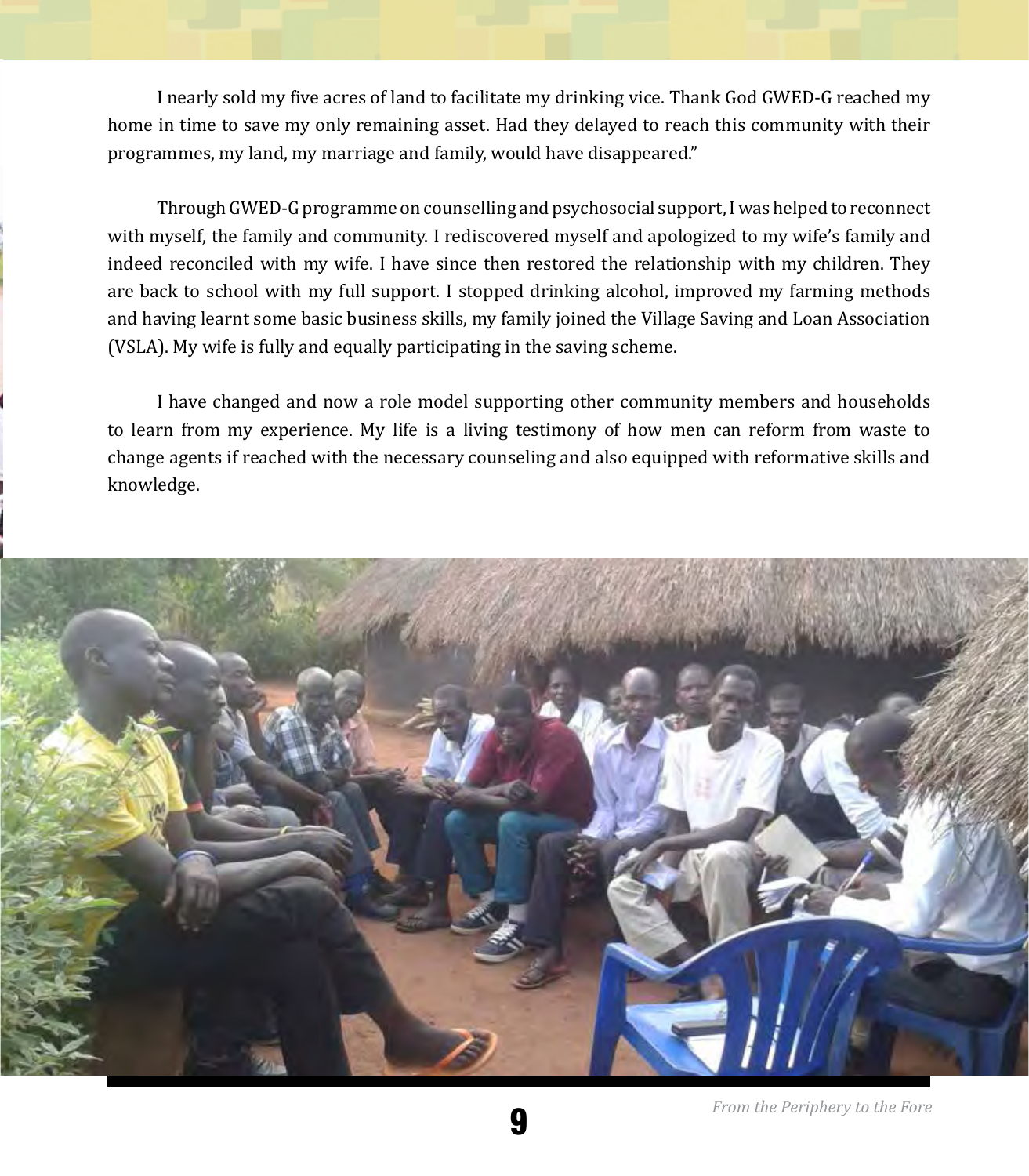



## I Stopped Being Violent to My Family!

**Thirty-seven-year old Uma Geoffrey is a role model man from Pangeya village, Awach sub county in Gulu district:** "I had entirely dedicated my life and time to drinking. I hardly spared any time for my family. My wife and I never had time to think, talk or plan together for the family. I never appreciated going with my wife during ante-natal care, post-natal care and even the time of delivery, she always went alone. I never bothered to know what doctors told her.

We never shared farm work because I thought it was her responsibility to work for the family. I also thought it was my right to live on the proceeds of her work. We often fought over simple quarrels. Due to my drinking vice, I often turned violent towards my wife and children. There was no proper household communication and sharing.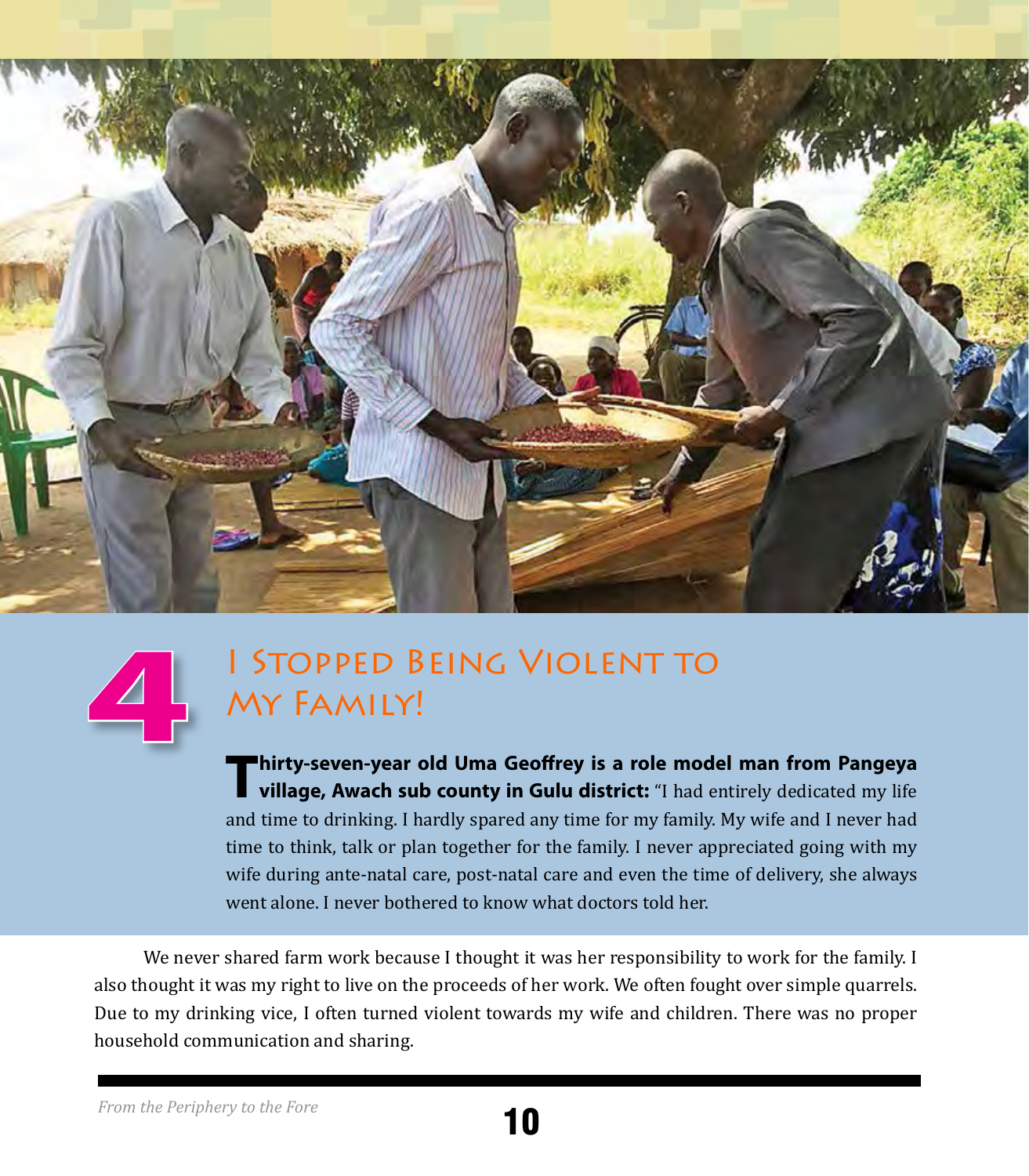My reform started when I joined a Village Saving and Loan Association group which was began by a few members. They motivated me to join them and work together. It was out of sheer curiosity that I joined but later learnt that I could access credit. This opened me to what other men were doing for their families; fending for their children and wives' future wellbeing.

However, my turning point was in 2015 when GWED-G commenced their activities in our sub county particularly in Gwengdiya parish. I decided to join them because I saw this as a relief given the rowdy experiences I had cultivated in my home. I attended several community dialogues and awareness raising activities conducted by GWED-G especially on GBV reduction, maternal health, encouraging the communities to go for medical testing for various diseases including HIV/AIDS, hepatitis B, STI's and VSLA.

This opened my eyes to see beyond where I could touch. I acquired knowledge as a result of a series of learning sessions especially on how good it is to have a happy family that shares ideas and decides together. I have since then never incited any violent act in my home and my wife now feels free to express her thoughts and ideas with me.

My participation in GWED-G activities has empowered and motivated me to plan well. I have even built a permanent house and above all, engage in family planning with my wife so that we can properly raise a manageable number of children.

I have taken my learning to other households around my home and have been able to change other men to appreciate maternal and child health, and gender equity. Husbands now accompany their wives to health facilities to access maternal health services and checkups. Both men and women now do not waste agricultural products or food but profitably and productively utilize their resources together.

I have also noticed that people have become part and parcel of our team, moving around sensitizing other community members. This has enabled us to reach more households with positive lessons learnt causing a multiplier effect. I have also noticed reduced incidences of GBV cases and domestic violence in my community.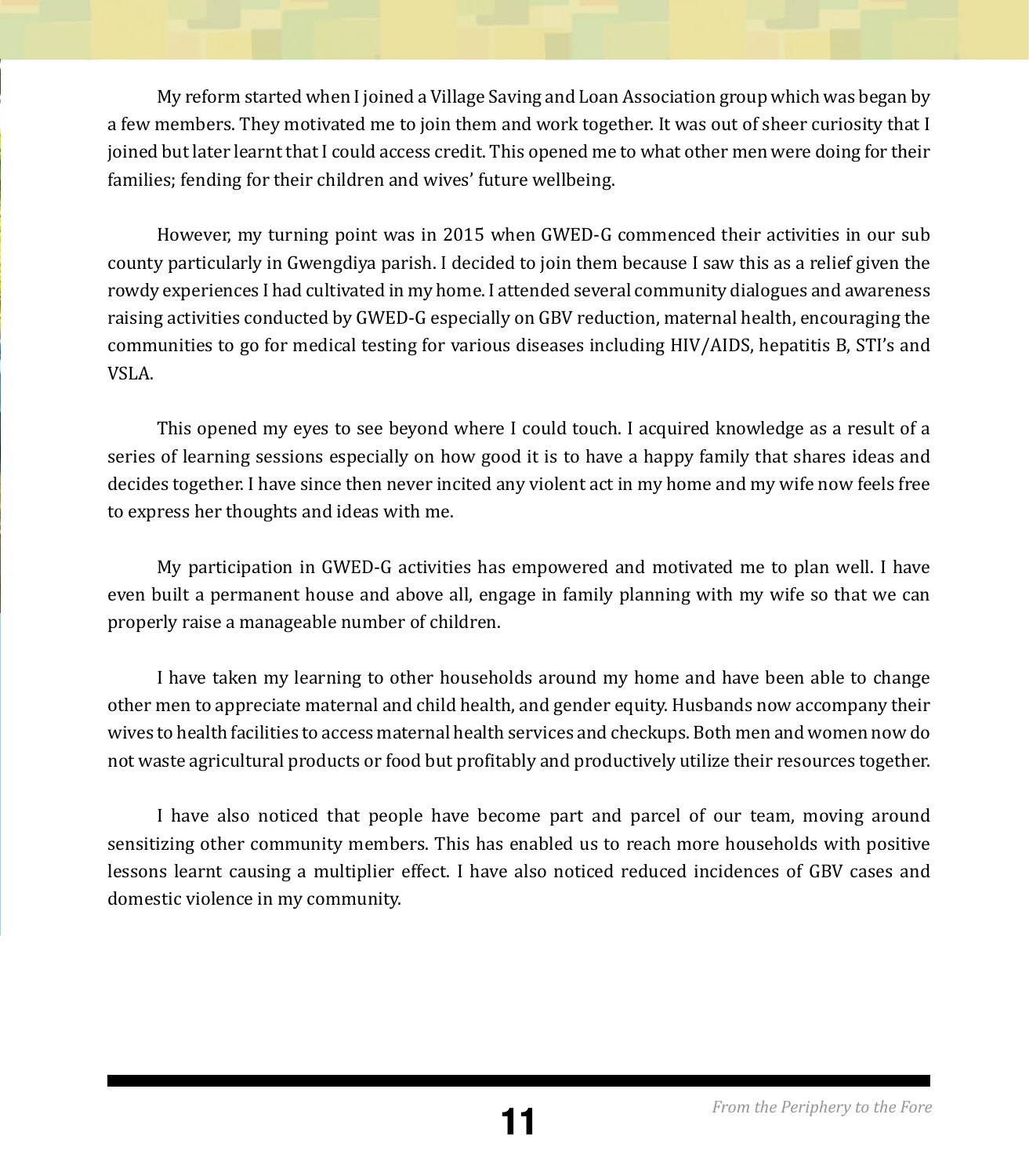



## My Husband and I Now Share Ideas and Make Decisions Together

**Forty-five year old Christine Alum is a wife to Olum Francis resident of <br><b>Koro Sub county in Omoro District:** "My marriage was a severe experience. My husband was very aggressive and abusive. I was never allowed any space to attend any public function, never allowed to take decisions on proceeds from my own garden, and also, never would I question his utilization of money and other resources. Marriage was a nightmare full of insults, belittling words, and feeling lowered to a mere human being in my husband's home. Due to this, I found marriage unbearable and could not hold any longer. One time I contemplated separation. But still, I held on for the sake of my children's survival.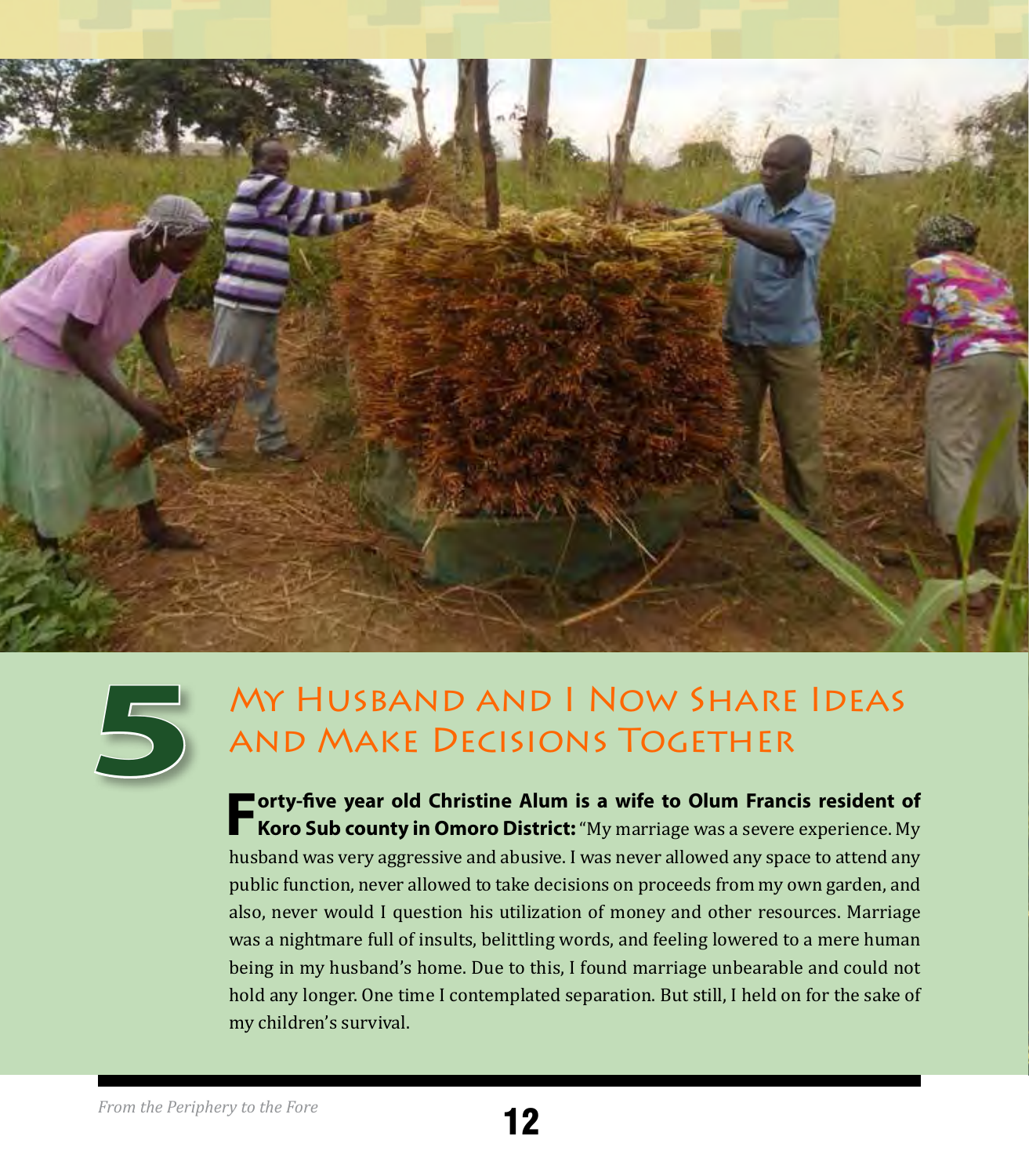During this time of my dilemma, my husband got engaged in GWED-G work, where he was reached by role model men who talked to him out of the chaotic life he led. I recall in April, 2015 GWED-G started the project on sexual reproductive and maternal health in our village. Several dialogue meetings and awareness raising training sessions were conducted at individual, household and community levels with emphasis being put on men to change their negative mindset and look at women as partners. This would foster change and provide space for human rights to flourish in households and communities.

Through these sessions my husband realized the suffering he had caused to his family. The role model men also exposed him to their own model homes that had reformed. Thereafter, he transformed. He now thinks of his family and views the community with respect. He is very responsible now .

Today, whenever I ask for anything, he provides and if he can't afford it, at least he pays attention to my needs. We now sit share ideas and decide together. He now escorts me to the health facility for antenatal, postnatal and other services. He also allows me to participate freely in community activities; for example, I am now one of the community leaders and trainers in my parish.

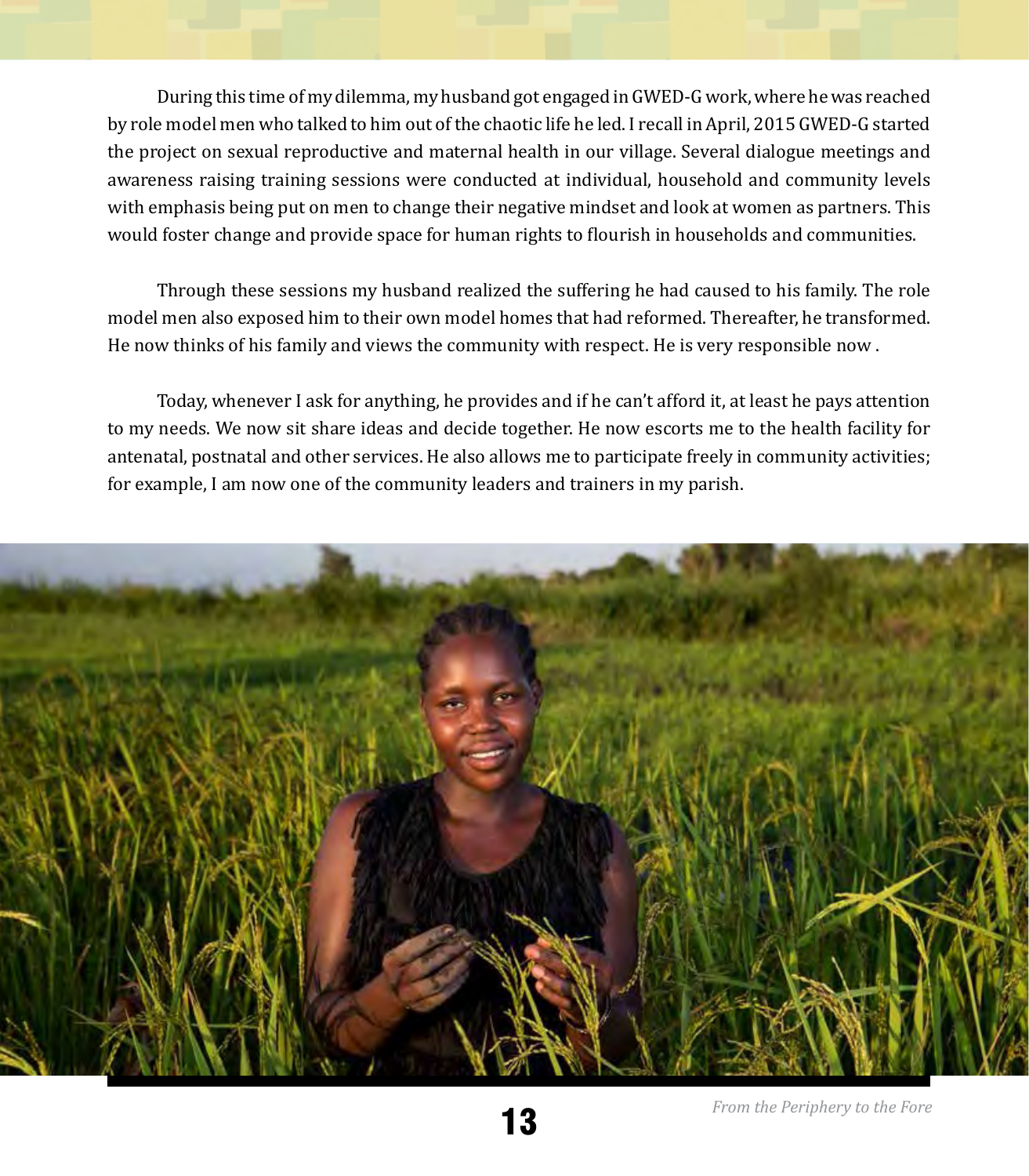

## My Husband allowed me to go for Family Planning after the GWED-G Dialogue Meetings

**Thirty-seven year old Grace Acayo is a wife to one of the reformed men of Oilongo village in Koro Sub-county in Omoro district: "**I have been married to my husband for 12 years. We had 5 children in the first 7 years of our marriage. We lived happily for about 4 years, but thereafter, we developed misunderstandings over the number of children we had to produce. My position was that we stop at that number of children for the sake of my health and for the good of the family. However, he disregarded my concerns and wanted me to produce more children or else he marries another wife.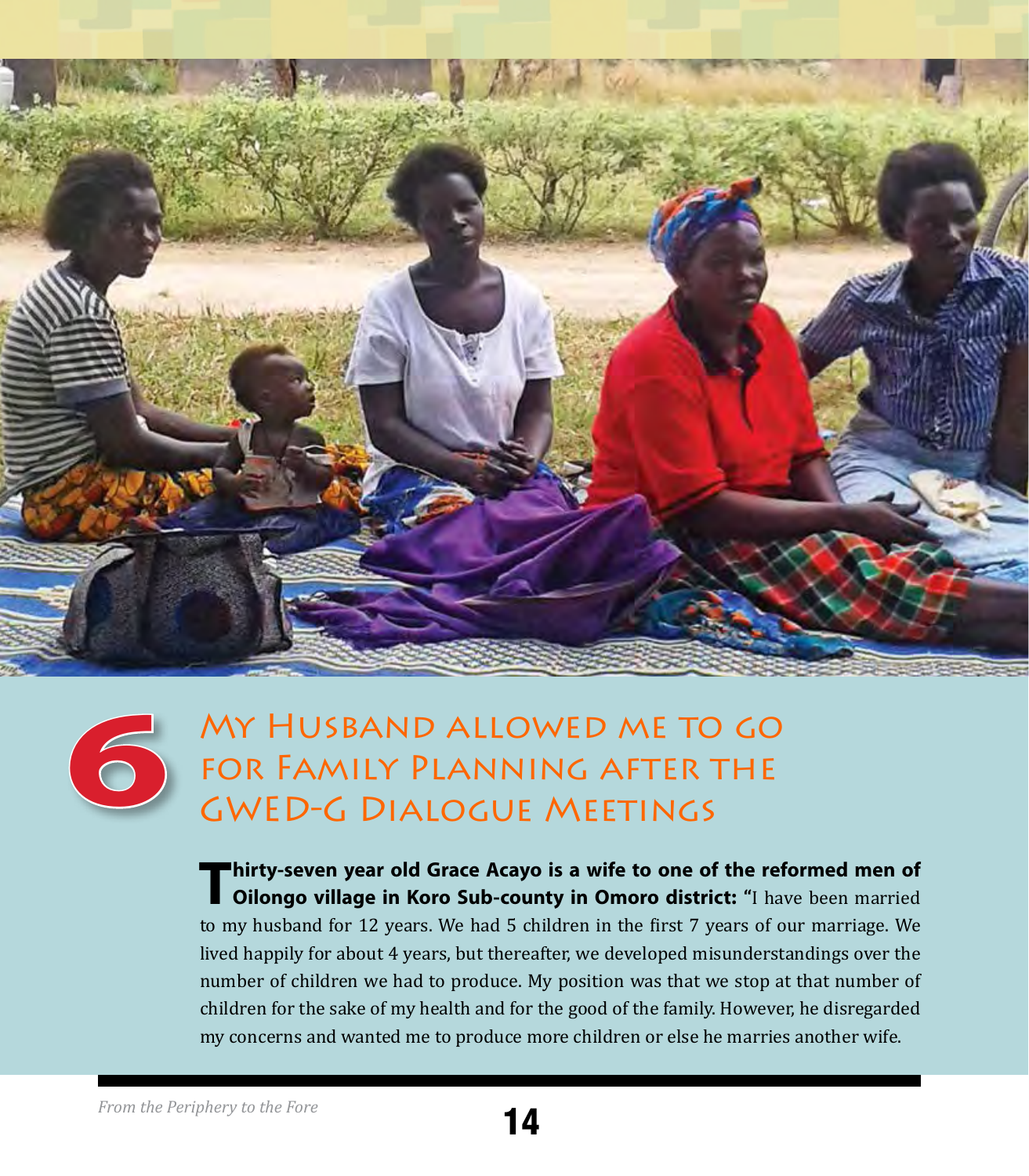To make it worse, he also became aggressive to me and the rest of the family without any genuine cause. This unbecoming behavior was so irritating, embarrassing and belittling to me, since I was solely responsible for our children and the entire household.

Unfortunately, in our community, we the women work harder and almost fend for our families single handedly. But the men hold all the power over us including power over our bodies. That is why my husband wanted me to produce more children. Men in our village own land which is the biggest and most valuable asset for the family. They decide on almost everything in the household.

When role model men were moving around households conducting house to house dialogue meetings in our villages, they stopped over at our home and talked to us about various issues. They talked about maternal health, child health and reproductive health. I thought it was a joke, I least expected my husband to even pay attention, but surprisingly he did. I would not imagine that he could in anyway and at a particular point in time change his negative attitude towards me and my children. But after several dialogues at our household, I noticed a change in the way he did his work and how he reacted to circumstances.

One of the very first things I noticed was his early return time at home. He had reduced frequent visits to the trading center where his peers influenced him to act "tough" like the traditional man would be. I thought he had run short of money. But I recently discovered that after the GWED-G dialogues, he was reflecting on how much time he spent with friends out-there visa - vee what he spent on productive activities at our home.

After a period of about 7 months, he broke the news to me that the dialogue had impacted him. Now he preoccupies his mind more with engaging in meaningful productive family ventures such as crop and small livestock farming particularly goats and chicken.

By the time my husband appreciated the messages GWED-G programme was promoting on maternal health and family planning, we had reached the eighth child but with lots of difficulty in delivery. I am very happy and proud to report that ever since then, he appreciates maternal health issues and has since allowed me to use family planning methods. He even went with me to the health facility to witness what family planning choices I made.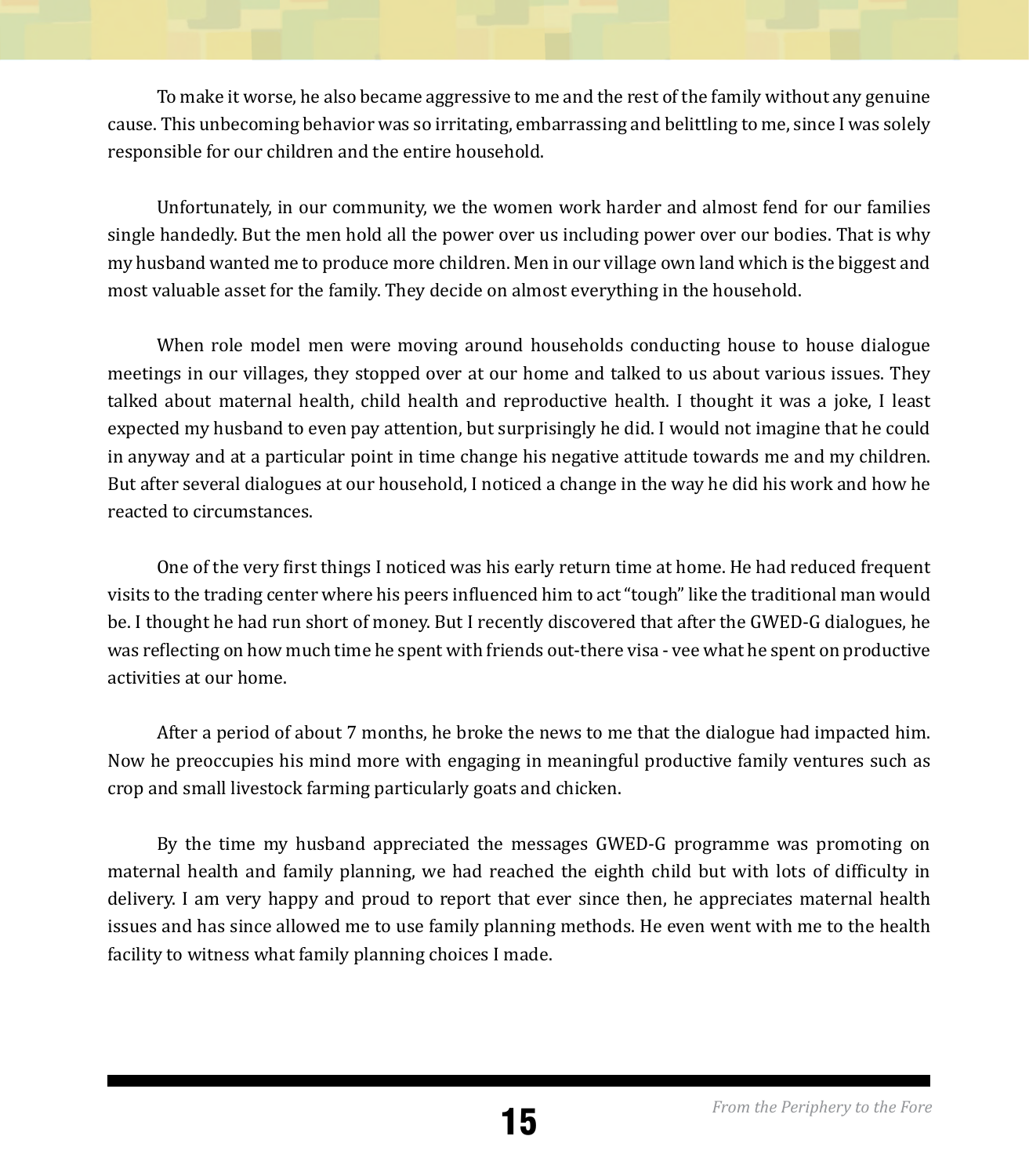



## I See Hope and Meaningful Development in the Community!

#### **A** jok Sophia is a Community Based Facilitator (CBF) operating in Koch **Fe** Goma Sub County in Nwoya district.

"I have been in Koch-Goma area as a community based facilitator for a about 5 years and I have seen this society transform through the various stages. It has transformed from a backward and miserable situation to the level of hope for meaningful development.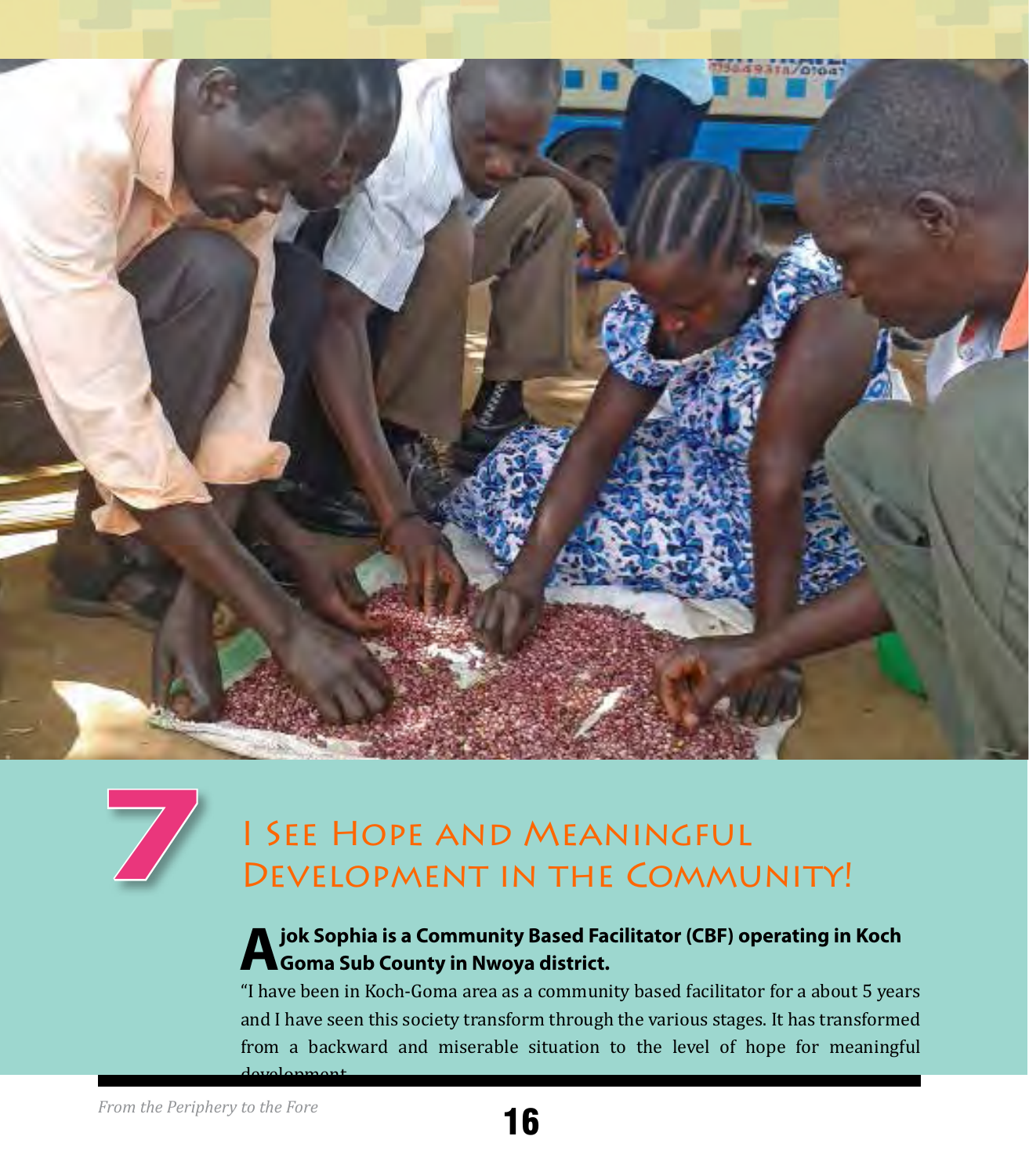From the onset many community members had negative attitudes towards sexual reproductive and health care programs. Men were not involved or rather, not concerned and this was aggravated by the high levels of illiteracy and ignorance. Maternal death was a common occurrence and so was child mortality.

Although health facilities were also not adequately available to all, the community dynamics also played a role in creating stigma and resentment towards medical tests for diseases like; HIV, Hepatitis B, STIs and pregnancy related complications. The men often felt that women would go for the tests if they felt like and their results would be proxy for their own status. With this mindset men never even bothered to reach the health facilities. Men were using women as yardsticks for their own health status.

As a community facilitator, such societal biases made my work difficult and often times, achieving meaningful results was difficult. Women never had support from their husbands especially during pregnancy through delivery, and changing men out of that was a nightmare. We found out that maternal health and family planning issues were among the common causes of domestic violence in homes.

Due to the intervention by GWED-G project and other stakeholders on sexual reproductive and maternal health, the situation has improved and men's attitudes have changed. Now men use their personal testimonies and experiences to talk other men out of their biases and negative behaviors towards women. Men and women now collectively appreciate family planning practices and have demystified the notion that many children are a source of wealth and security in terms of food and self-defense. There is hope in the community today. I notice that there is reduced maternal deaths due to the regular sensitization on sexual reproductive and maternal health. Majority of the women and men have enrolled for family planning and this in a long run will help reduce the number of unplanned pregnancies, and consequently children produced per household.

There has also been increased number of women who take their children for vaccination against the six killer diseases with the support of their spouses and therefore has reduced drastically the child mortality in the community. There has been remarkable improvement in hygiene and sanitation where most role model men have engaged in digging pit latrines, rubbish pits, and general home hygiene to control and combat the disease spread.